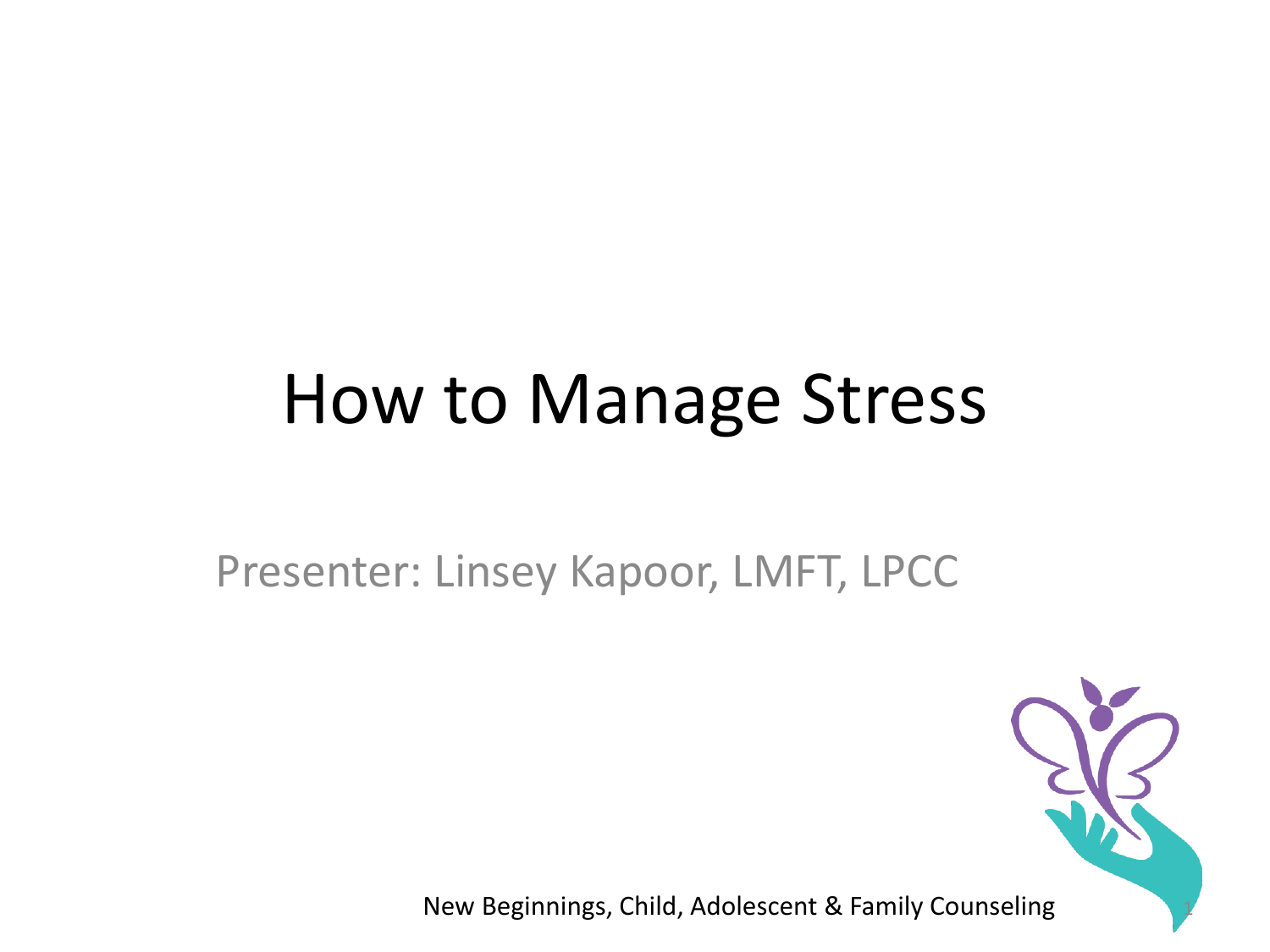# Defining Stress

• Excessive pressure or demands placed on someone.

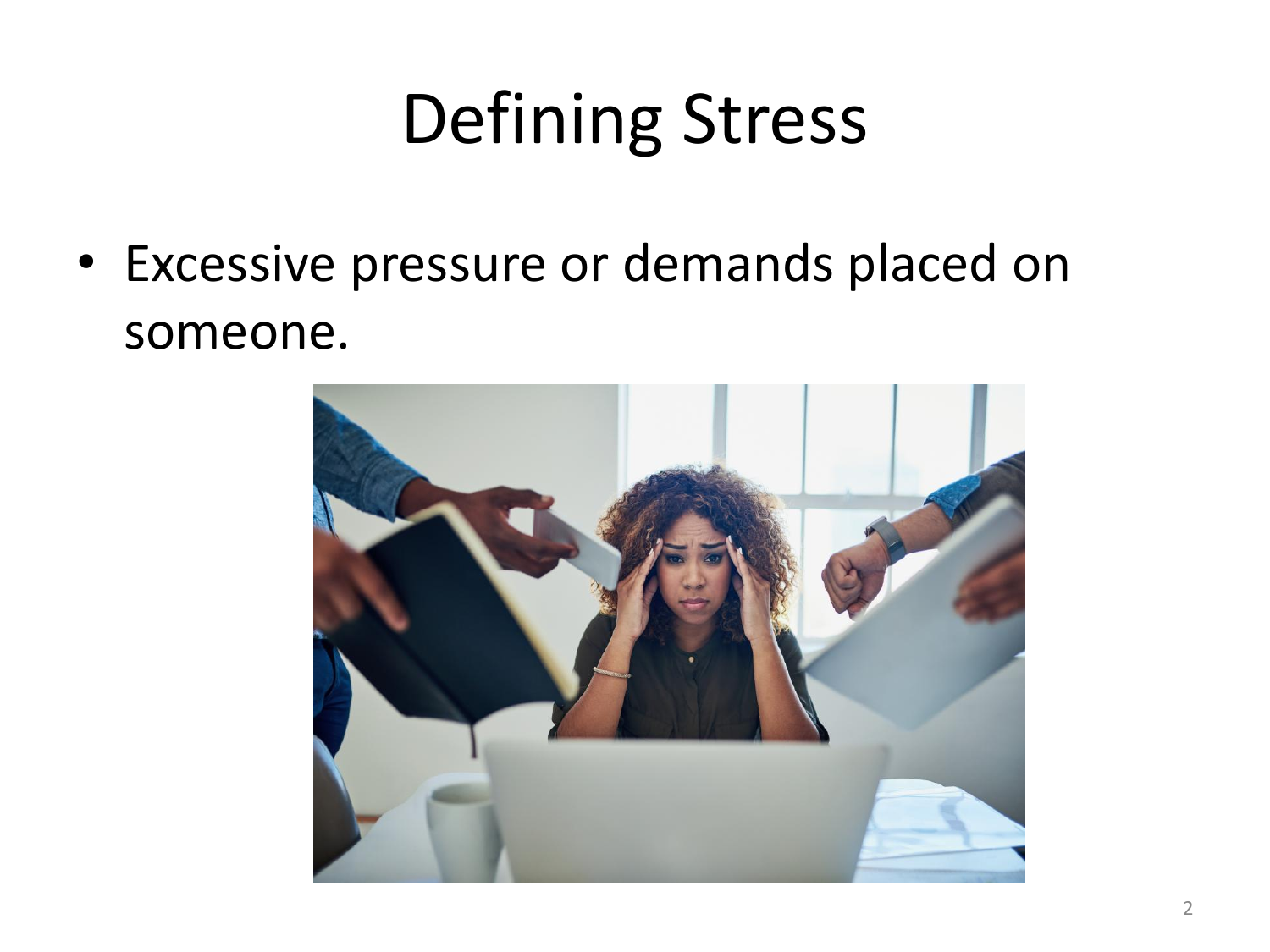# Signs of



Stress

➢Tearfulness

➢Feeling tired/lack of energy/motivation

- ➢Trouble concentrating
- ➢Difficulty sleeping
- $\triangleright$  Increase or decrease of appetite
- ➢Weight gain or loss
- ➢Restlessness

➢Rapid breathing or increased heart rate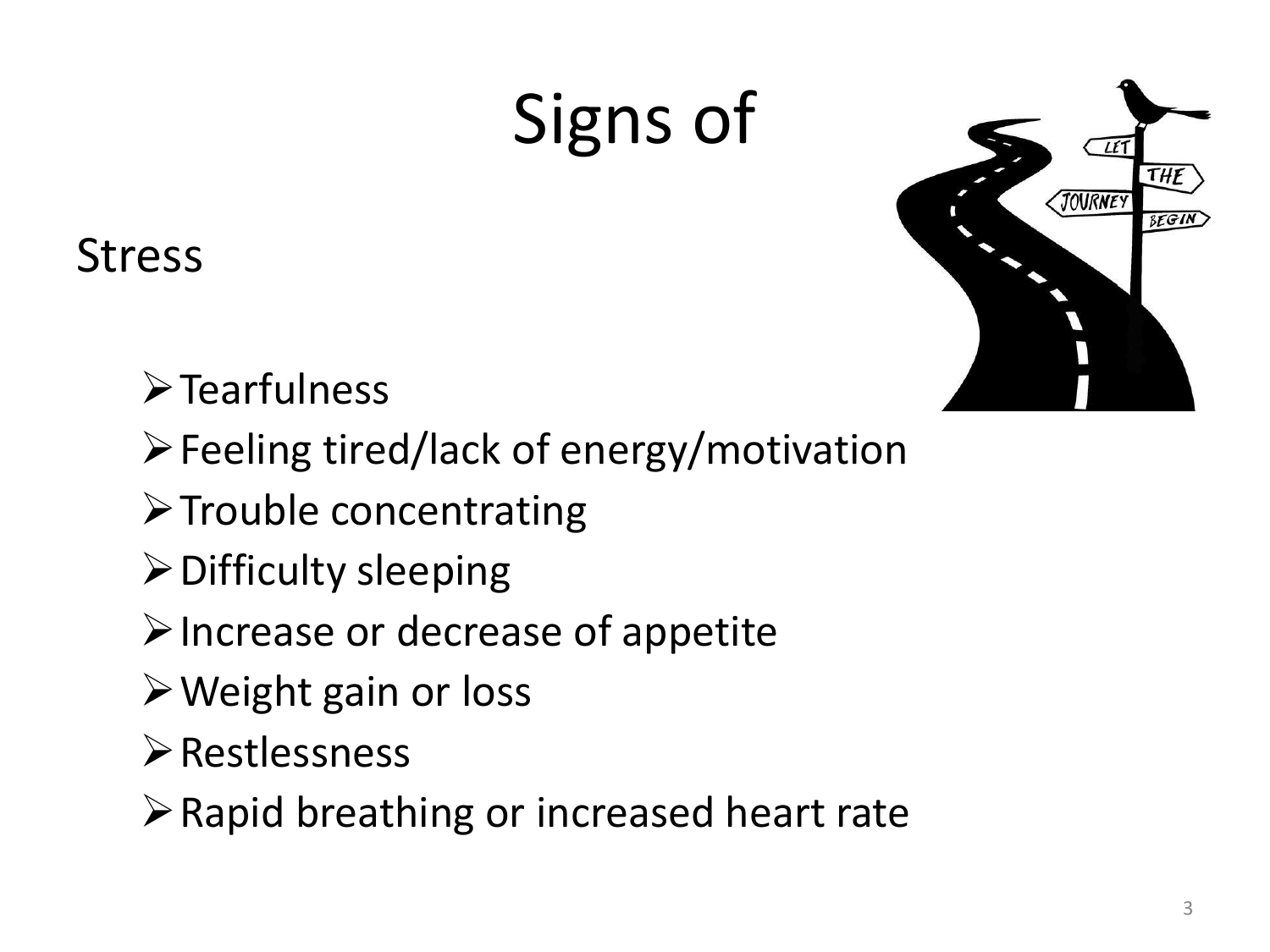# Stress can affect us in 2 ways

### **Emotionally**

- Short temper
- Moody
- **Excessive worrying**
- Fail to remember
- Feeling overwhelmed



### **Physically**

- Headaches
- Tight or sore muscles
- Stomach aches
- Rapid breathing
- Shaky hands
- Trouble sleeping
- **Sex Drive**
- **Sweatiness**

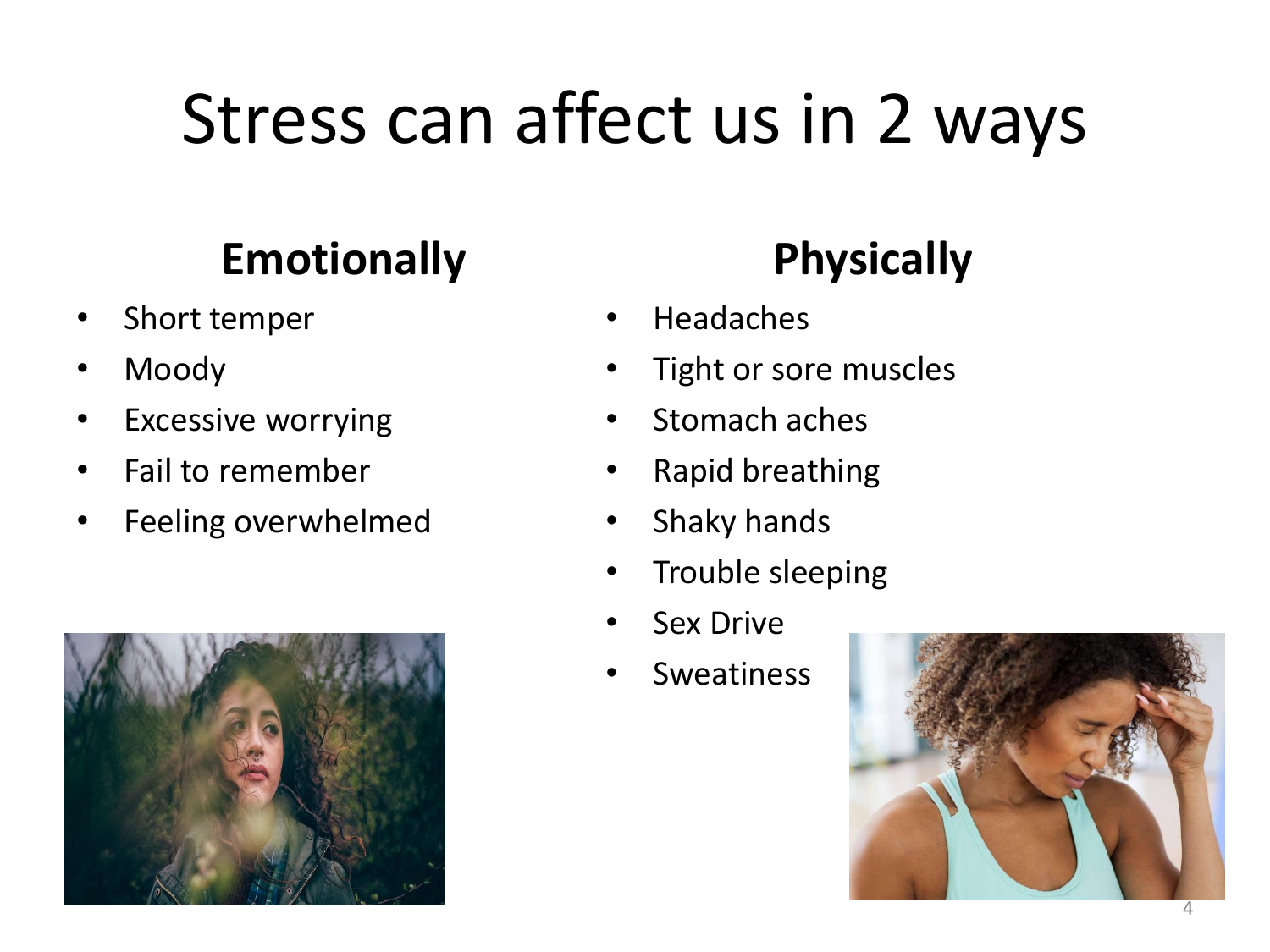# Stress Affects our Health

- High blood pressure
- Weight problems
- Digestive problems
- Skin problems like eczema
- Cognitive and memory problems
- Shuts down immune system
- Diabetes
- Asthma

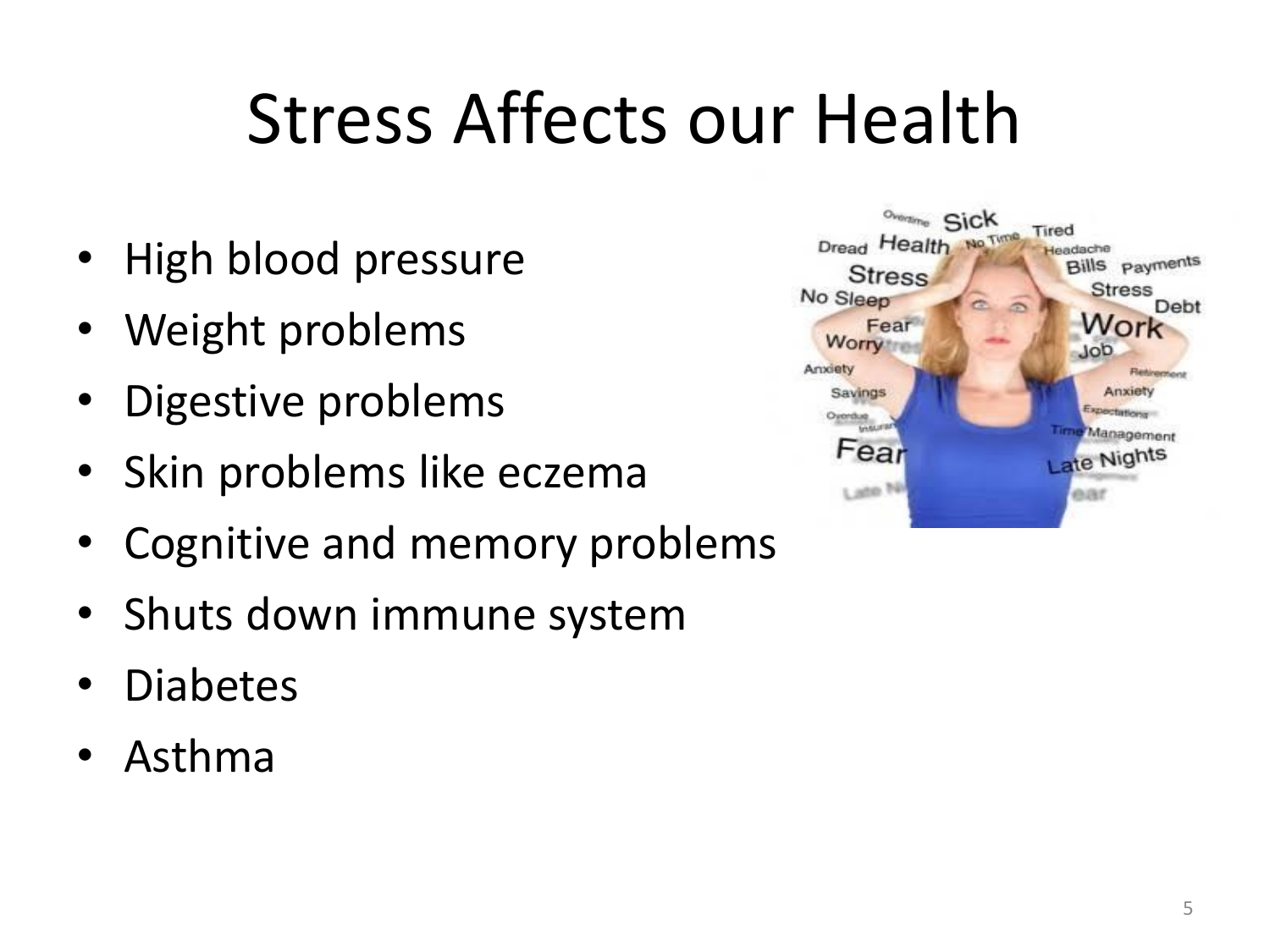# Traditional Remedies for Stress

- $\triangleright$  Keep a positive attitude
- ➢ Humor
- $\triangleright$  Exercise regularly
- $\triangleright$  Time manage
- $\triangleright$  Set appropriate boundaries
- ➢ Self-care
- $\triangleright$  Get enough sleep
- ➢ Practice relaxation
- $\triangleright$  Eat healthy

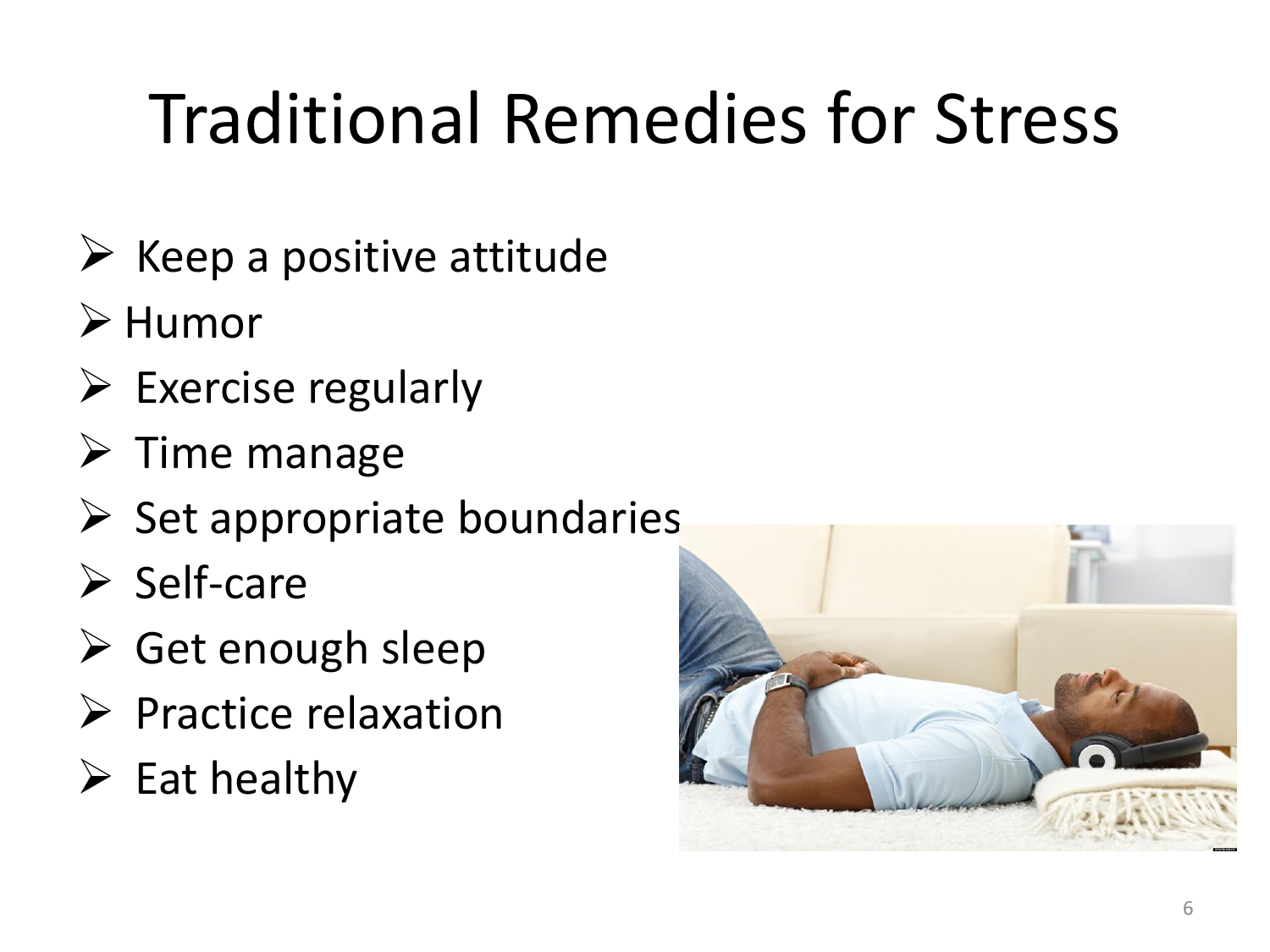## 5 simple steps to relieve stress



#### From Stress Management Toolkit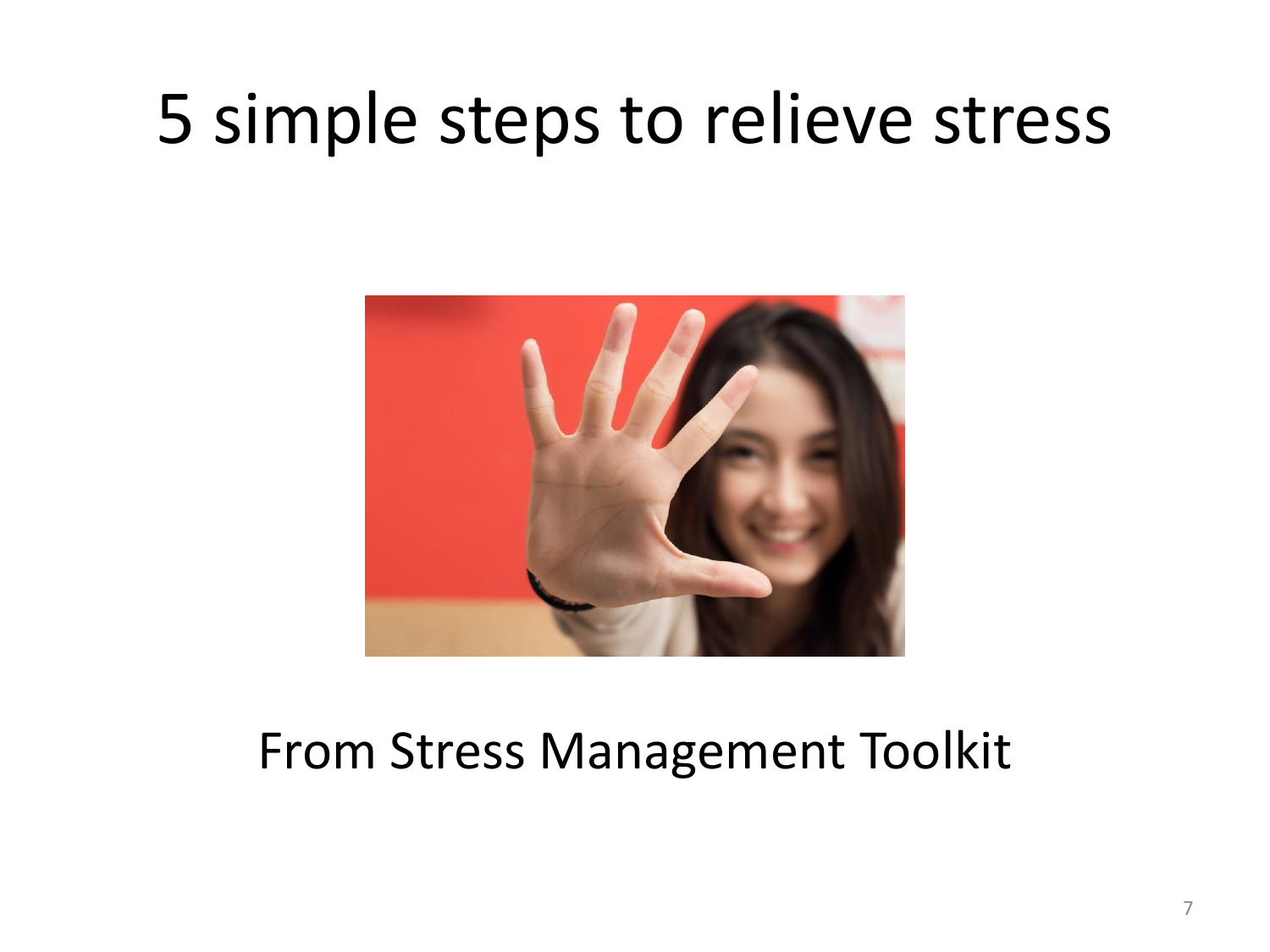### Aspire to Stress Less!

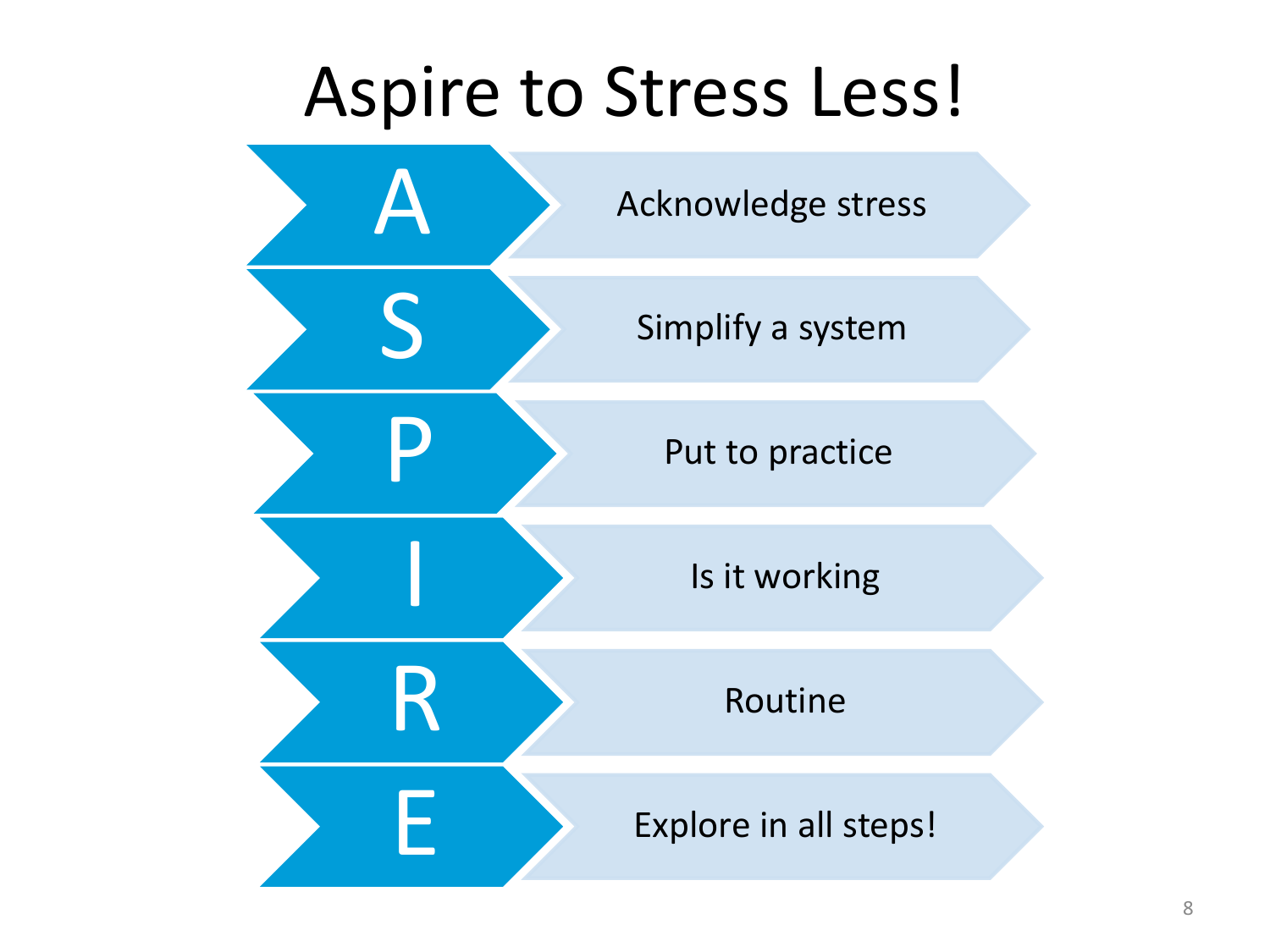# Acknowledge Stress

### Bringing Work Home



What type of symptoms do you feel?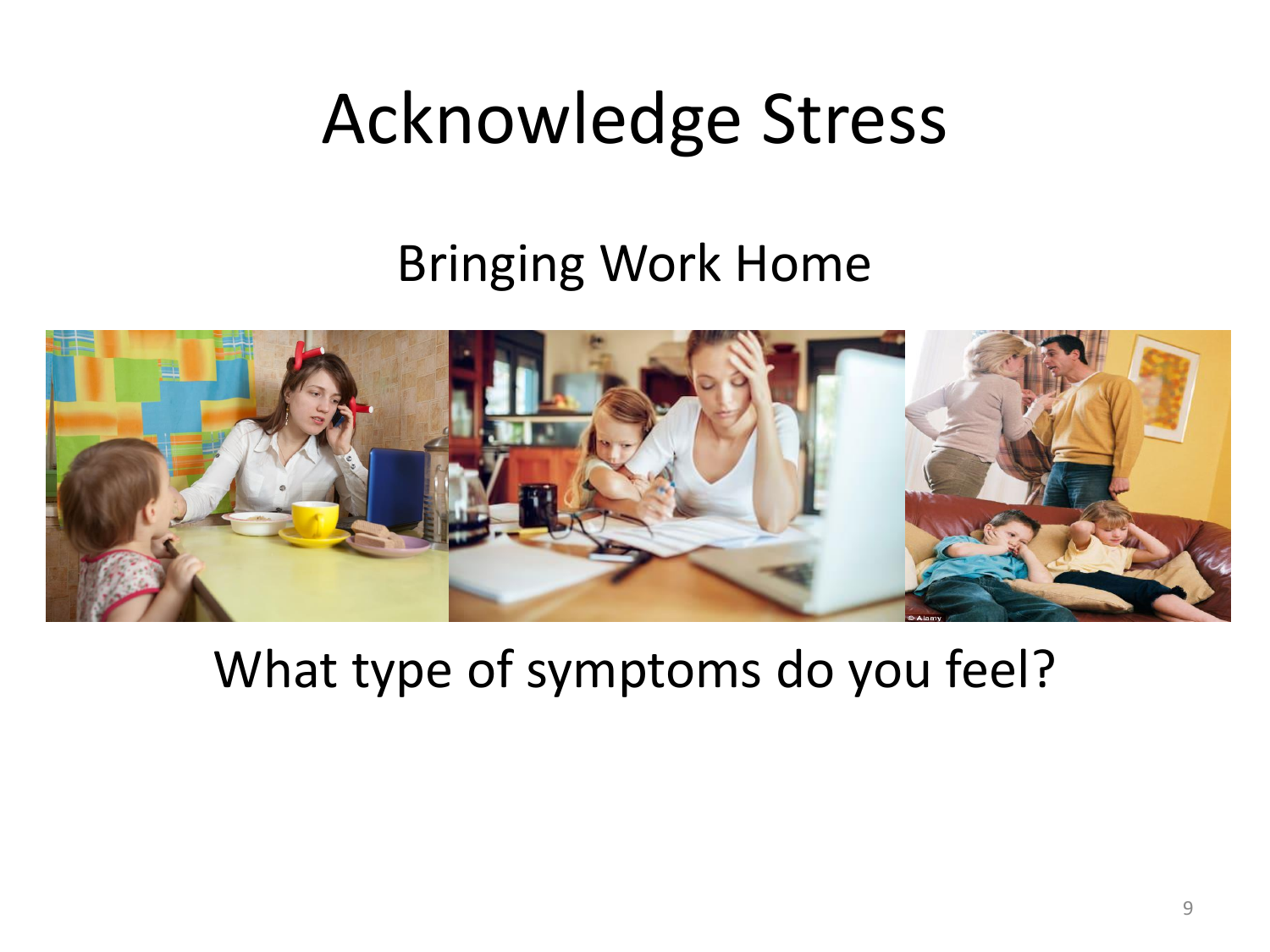# Simplify a System

### Examples

#### Setting Healthy Boundaries



#### Time Management

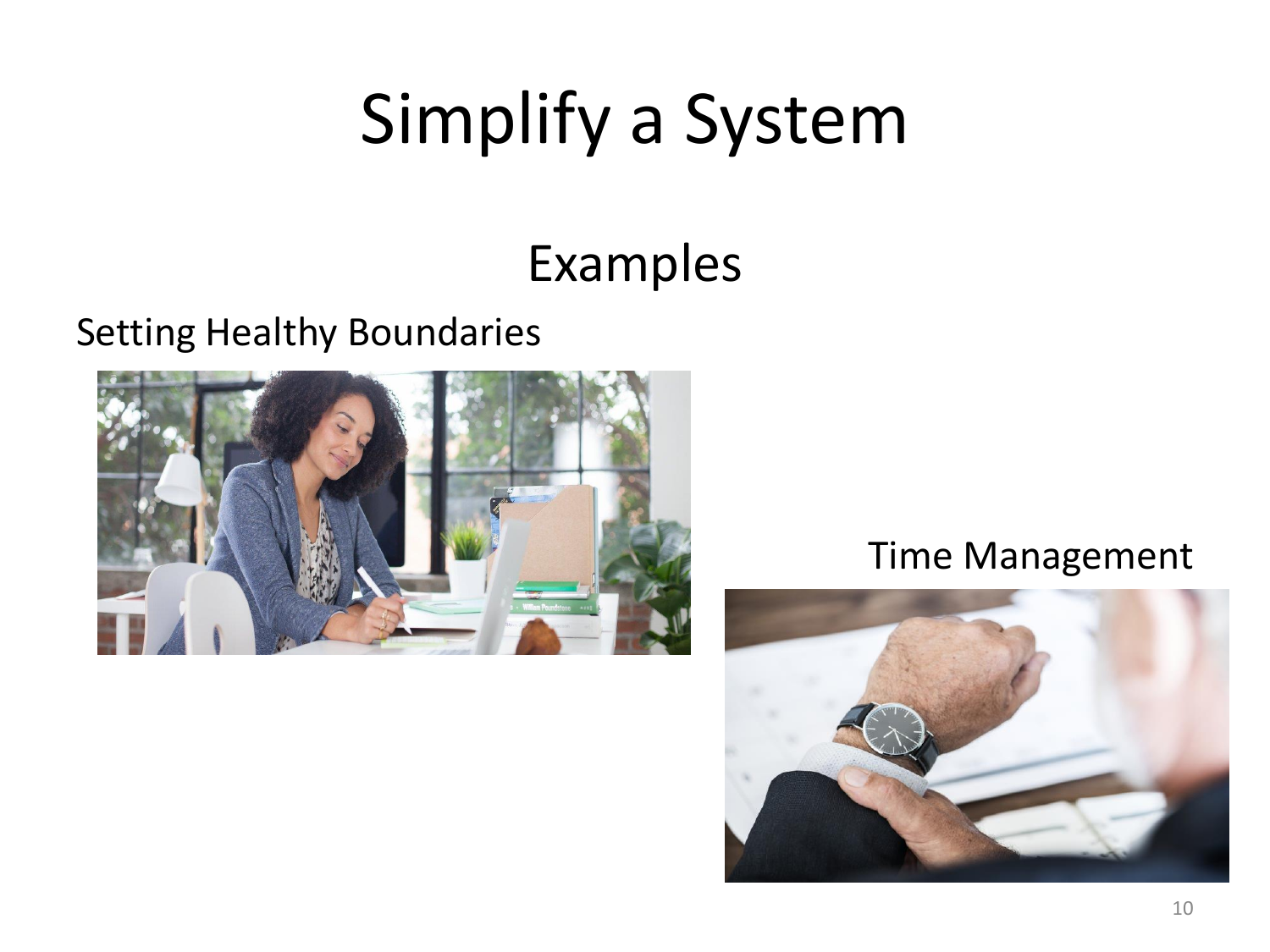### Put to Practice

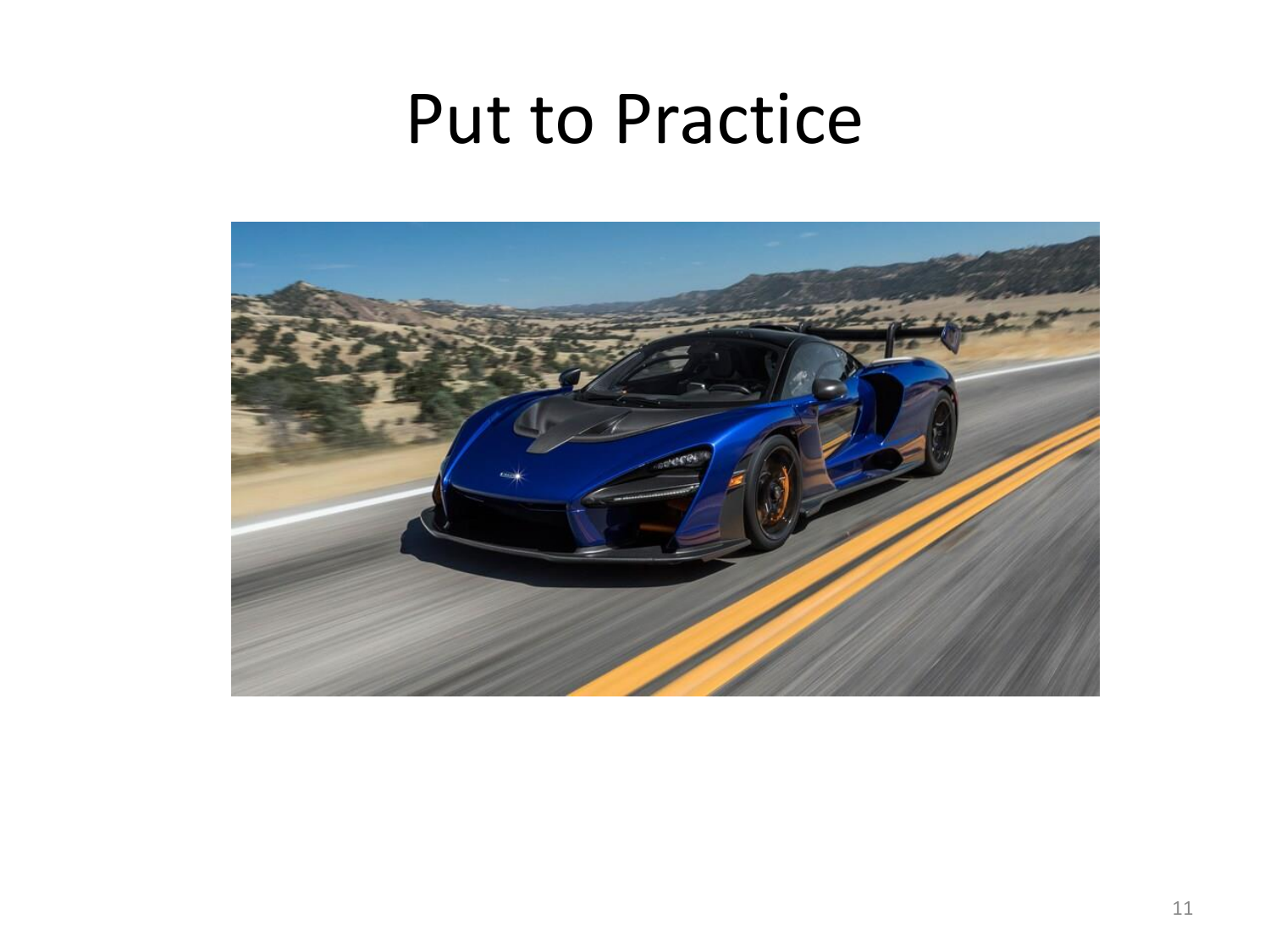## Is it Working

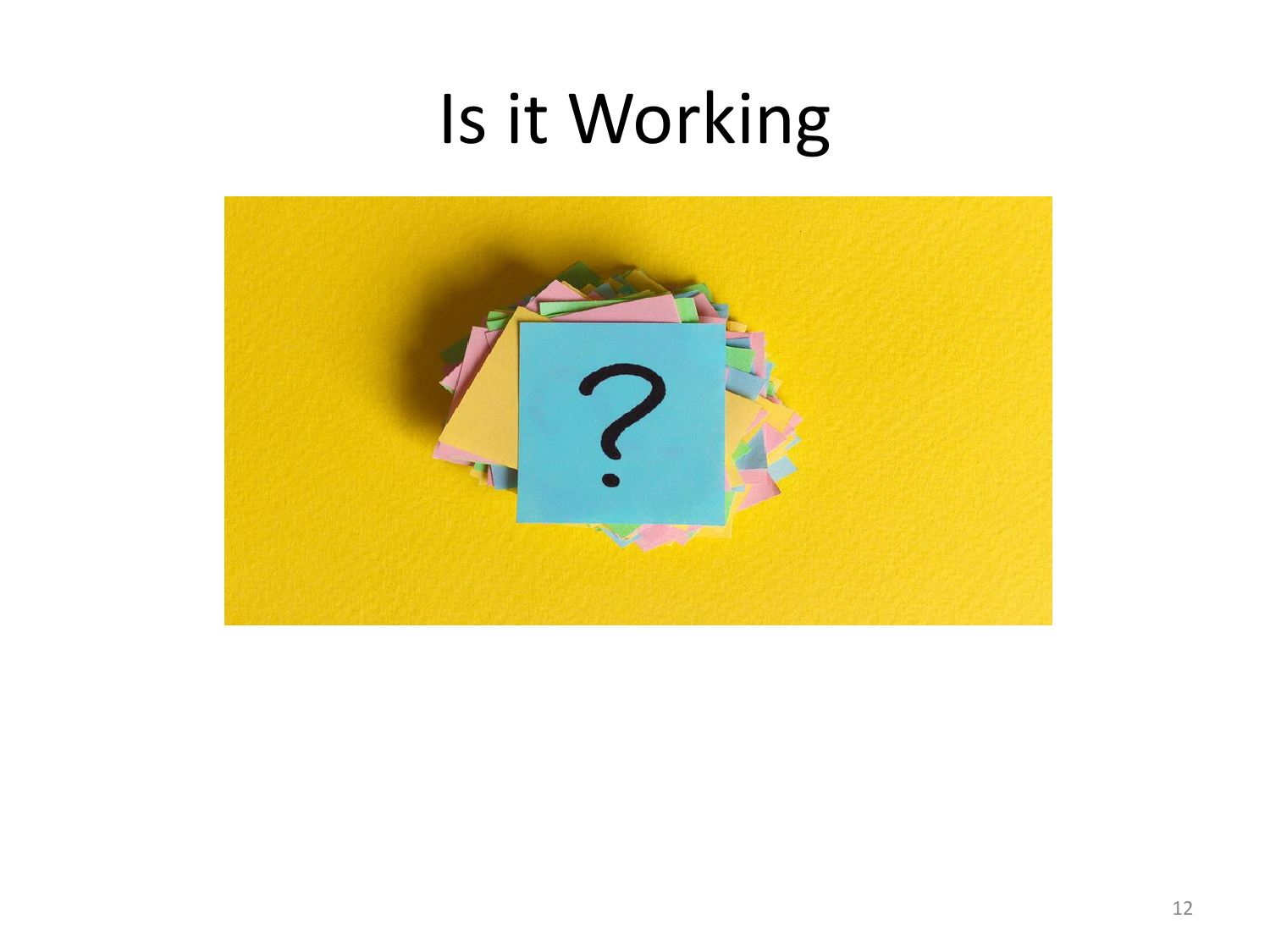### Routine

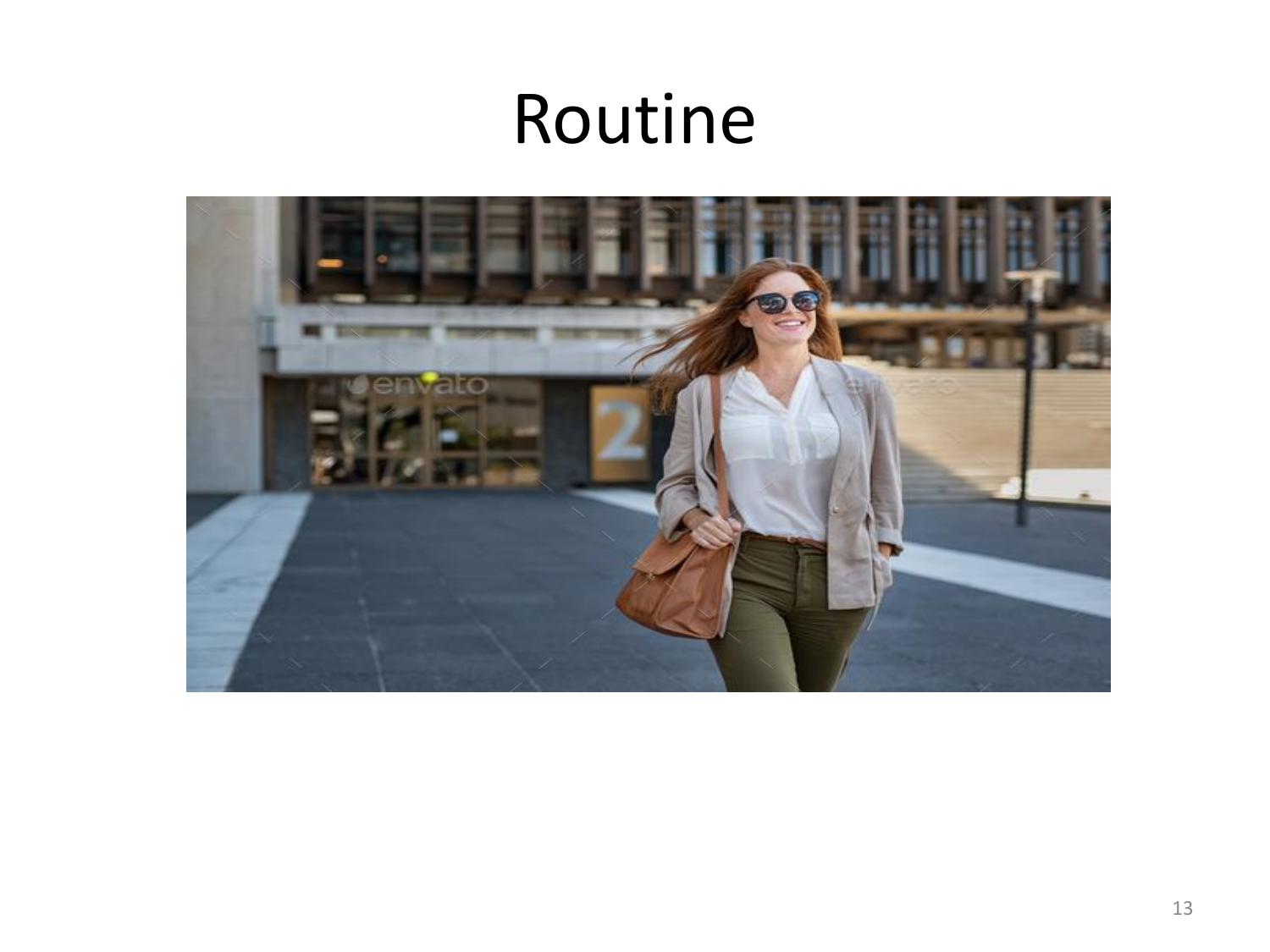## Explore all steps

#### Remember explore in all steps!!!

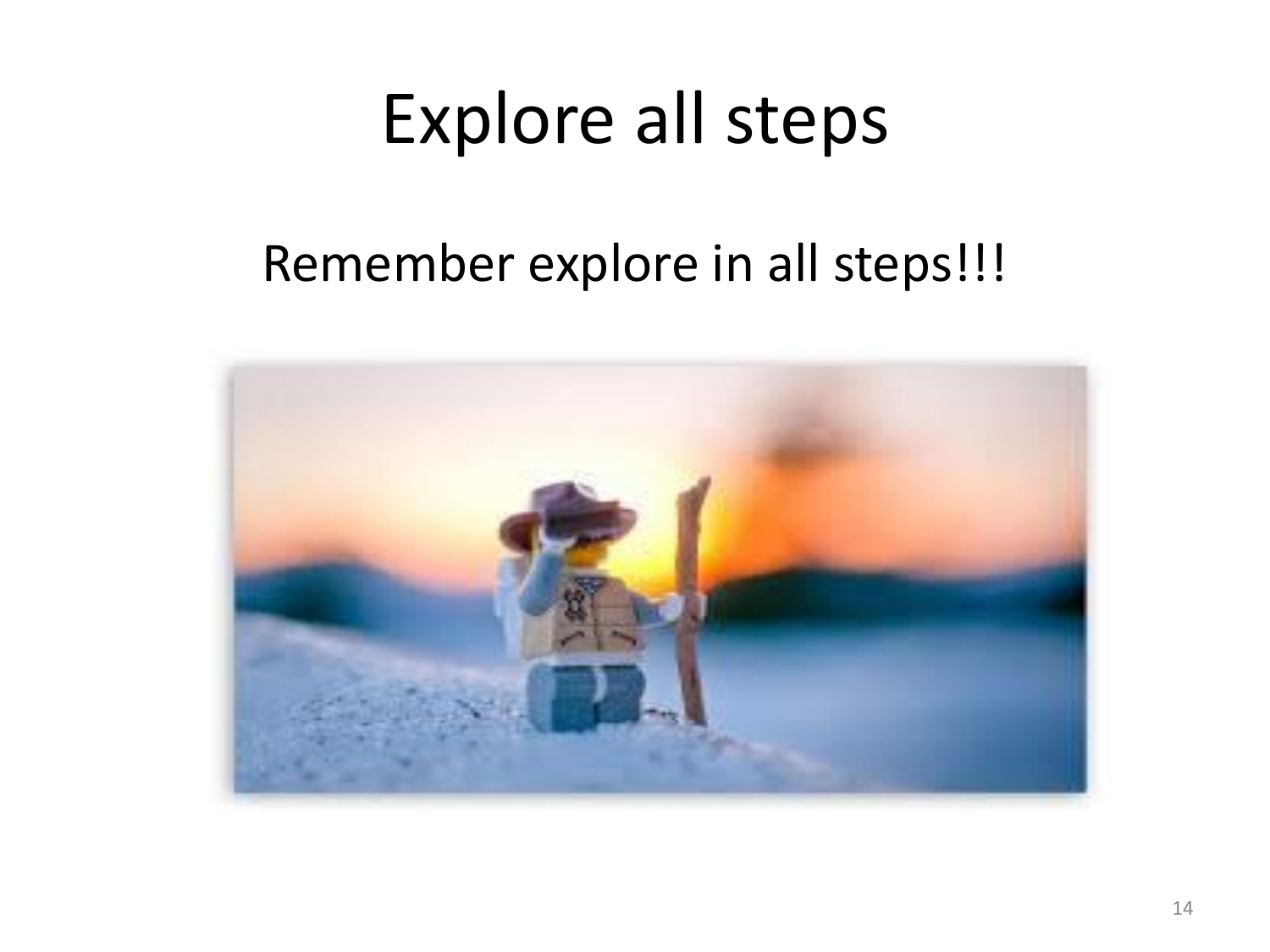